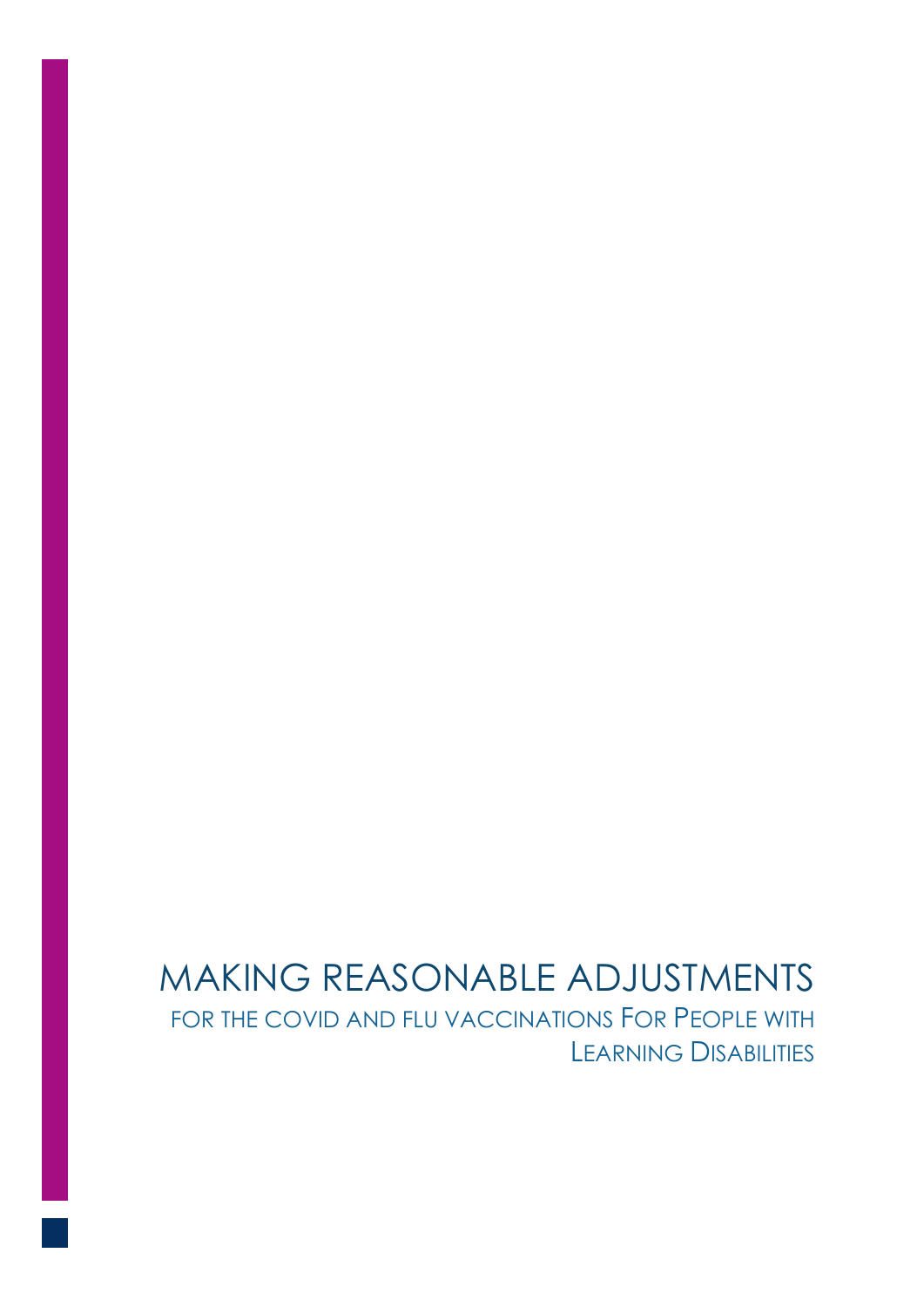## **Before the vaccine appointment:**

### REMEMBER

The nasal flu vaccination can be used for people with a needle phobia as a reasonable adjustment.

Try and do as much preparation before the appointment as is possible. This will help to reduce vaccination appointment time and thus, also reduce the person's anxiety.

Contact the person and/or their support. What reasonable adjustments need to be made ahead of the appointment?

Now consider the below:

- **Location:**
	- o Where is the vaccine being offered? Is there somewhere closer or more familiar for the patient? (GP surgery instead of 'hub'?)
	- o *Consider accessibility:* Is there ramps and lifts if needed?
		- Is there accessible parking and toilets?
		- A safe, warm and dry place to wait if clinics are delayed? Consider that people with mobility difficulties may not be able to stand and wait outside for long periods.
		- Is there a private room that is quiet and avoids overstimulation of senses where the person can be vaccinated or wait?
		- Think about the lighting and environment- can the lights be dimmed or turned off? Can posters removed from walls to reduce sensory stimulation?
	- o Can an alternative be offered: e.g. Vaccinate through a car window, a home visit or day service?
		- Hospital and GP surgeries can often be busy and noisy environments which can be particularly distressing for someone experiencing anxiety or someone who has sensory processing difficulties.
		- A home visit is a reasonable adjustment.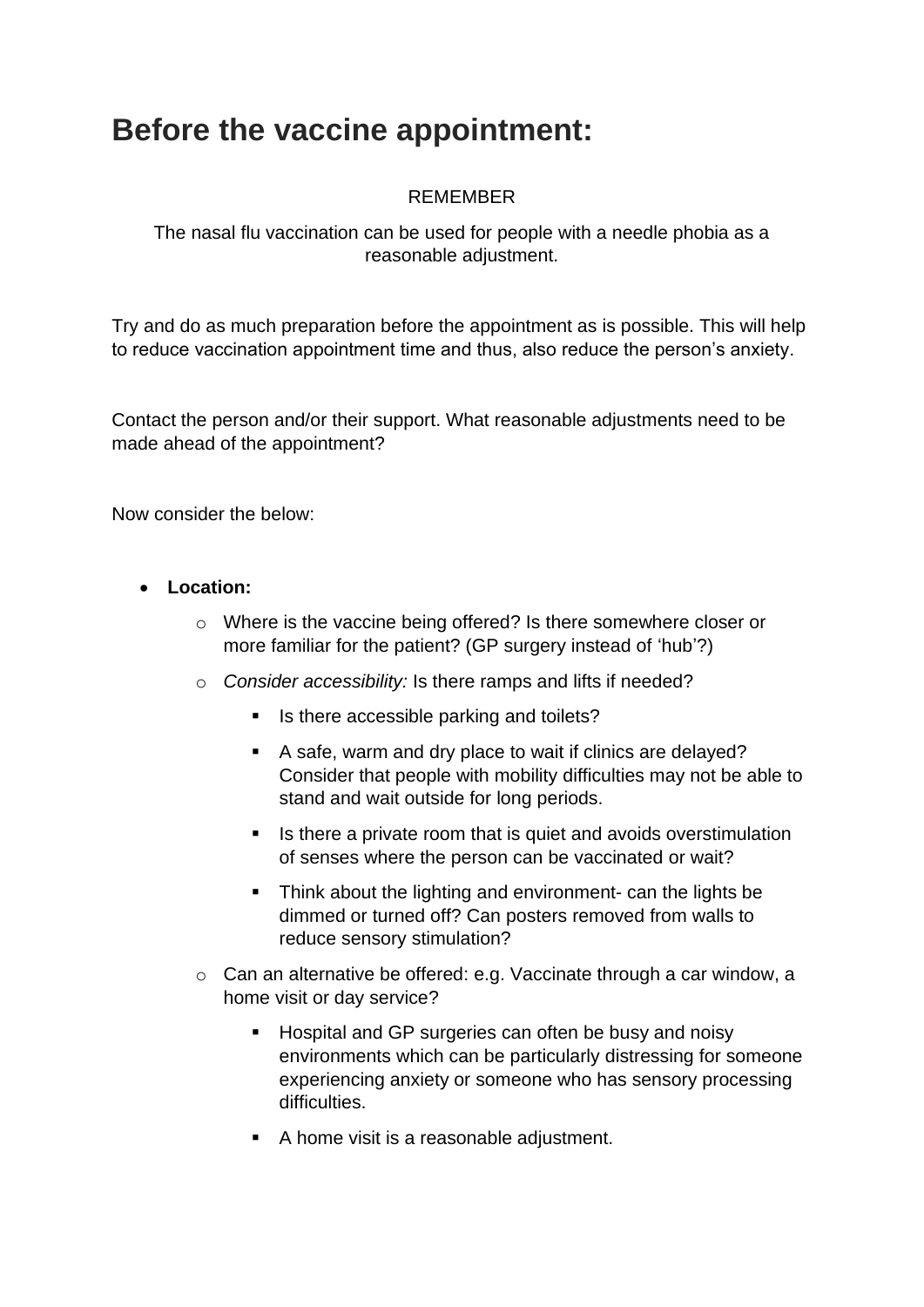- o Does the person need to be in a room with a bed due to being prone to syncope or other adverse reactions?
- **Preparation:** Consider a visit ahead of vaccination to hub/surgery to familiarise the person.
- **Who:**
	- o Who is best placed to administer the vaccine? Is there a practice nurse who knows the person well? Their 'usual' GP?
	- o Does support from Community Learning Disability Team need to be sought around needle desensitisation?
	- o Does the person have an avoidance of health professionals? If so, consider the removal of stethoscopes and ID badges.
	- o Consider cultural preferences.

#### • **Time and Date:**

- o Does the person require an afternoon appointment due to the medication that they take or routines that need to be fulfilled?
- o Are there certain days that need to be avoided due to day services or the persons other commitments?
- $\circ$  Can the appointment be scheduled on a day that the person has support?
- $\circ$  Can they be offered the first/last appointment of the day when the venue may be quieter, or they could avoid having to wait.
- o Does a double appointment need to be booked so that the person is not rushed?
- o Do you offer weekend or evening appointments?

#### • **Communication aids:**

- o Consider sending information about the vaccine ahead of the appointment and ensure it is in a format that can be understood by the person. *Remember you can contact your local CCG or Community Learning Disability Team for accessible information and Easyread.*
- o Send Easy read invite letters. Consider how you are inviting people; texts/ phone calls are not accessible for everyone. An interpreter may need to be booked for the appointment; ensure this is done in timely manner.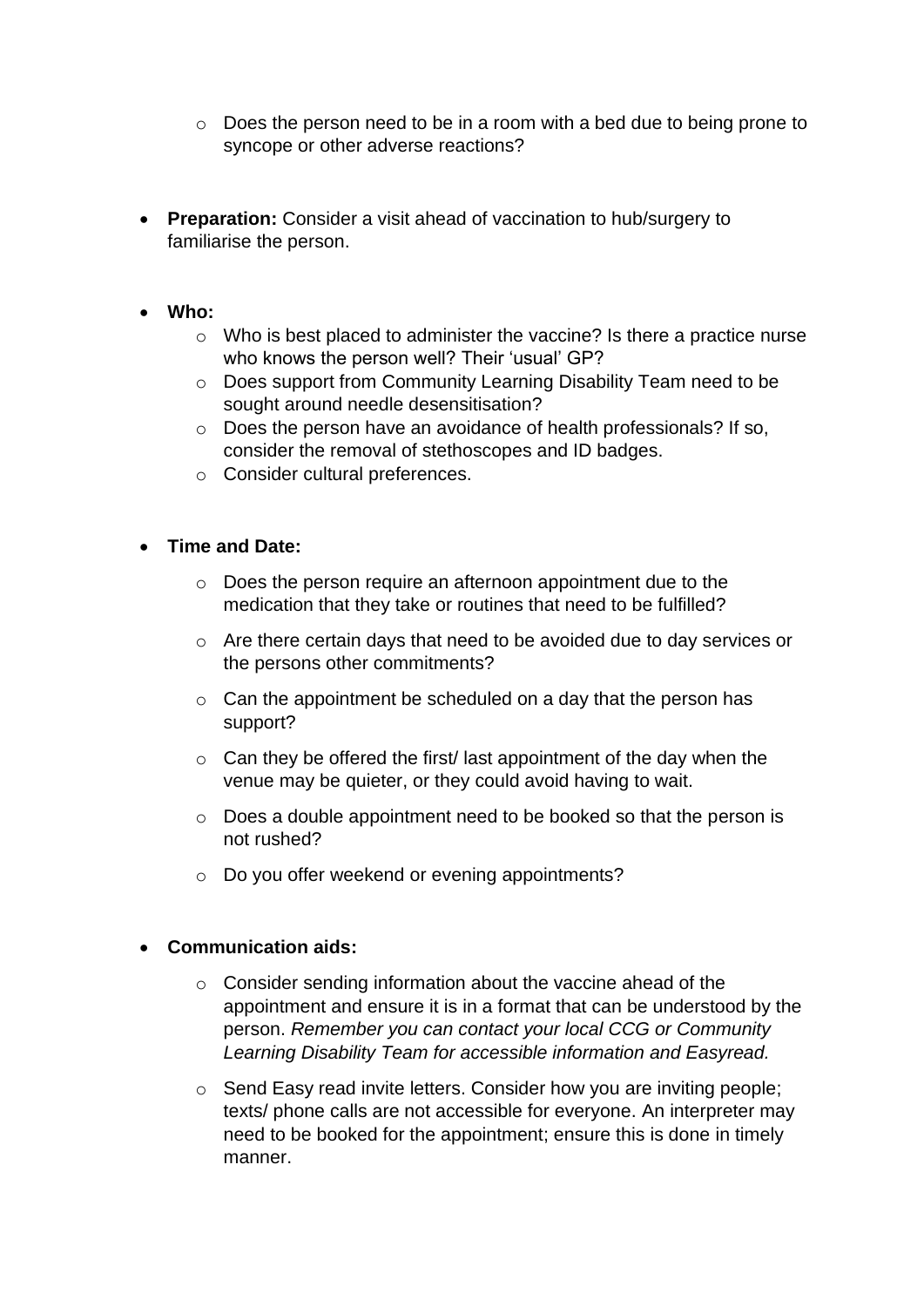- o Other useful aids might include videos and objects of reference for desensitisation.
	- Pictures of the location of vaccine clinic and staff doing vaccines may help the person prepare. Support might be required to develop a social story/ now and next plan for the person.
- o How does the person say yes/no/stop?
- **Capacity, consent and best interests**: If the person does not have capacity to consent to the vaccination (Mental Capacity Act 2005); a best interest meeting may be arranged prior to vaccination.
	- o If all above reasonable adjustments have been made, vaccination is unsuccessful, and the person does not have capacity- consider; is vaccination in the person's best interests? If so, all best interest decisions must be the **least restrictive.**

#### • **Additional measures:**

- o **Understanding the person and their support:** Before the vaccination it may be helpful to obtain additional information such as the person's allergy status so that the consent forms and health questionnaires might be pre-populated before the appointment.
- o Discuss with the person, what things make them feel more relaxed or distracted- could they bring along their phone, ipad or magazines?
- $\circ$  Is there music that can be played?
- $\circ$  Tell the person or their support to come in clothing that is easily accessible.
- $\circ$  Instruct about where to wait if there is no waiting room- eg. 'Do not turn up early for your appointment as there may be nowhere indoors to wait'.
- o Consider Carer's needs.
- o Consider advising the need for Pre-emptive paracetamol
- o If topical lidocaine cream is needed- ensure this is prescribed and applied before vaccination